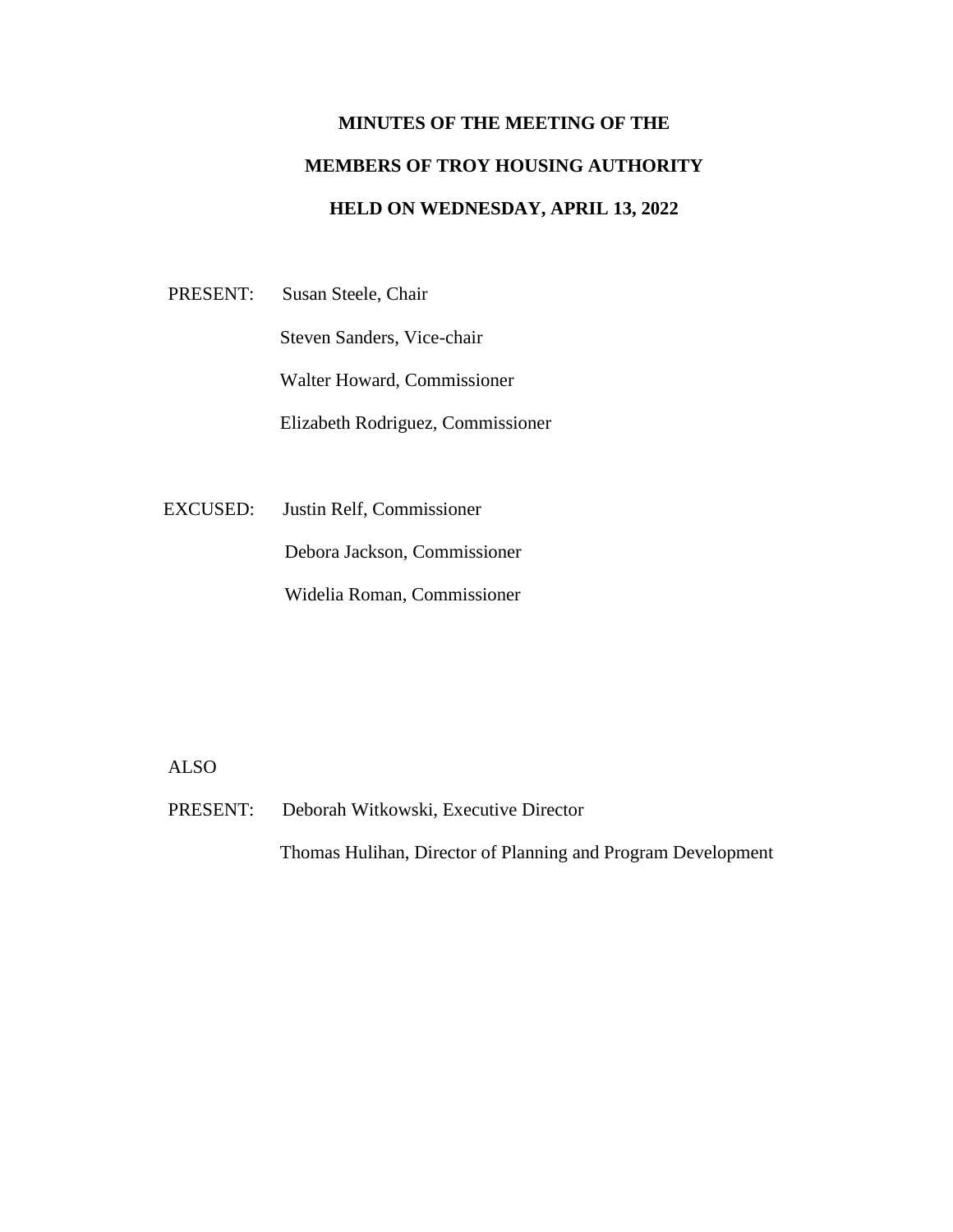The Commissioners of the Troy Housing Authority met remotely on Wednesday, April 13, 2022 at 4:40 PM. Chair Steele called the Meeting to Order and also led the Assembly in the Pledge of Allegiance. Upon Roll Call, 4 Commissioners were present. Commissioner Jackson, Commissioner Roman, and Commissioner Relf were excused.

Chair Steele moved to Resolution 22-08, the Approval of the minutes of the Meeting of the Troy Housing Authority held on March 2, 2022. Commissioner Sanders moved to approve the minutes. Commissioner Rodriguez seconded the motion. When put to a vote, the motion was unanimously approved.

Chair Steele moved to Resolution 22-09, approving the selection of a renewable energy consultant. Chair Steele stated a motion was not needed to move the Resolution forward because it comes from the Facilities Committee, but did welcome anyone who wished to do so. Commissioner Rodriguez moved to approve Resolution 22-09. When put to a vote, the Resolution was unanimously approved.

Chair Steele moved to Resolution 22-10, approving a site lease agreement for a cell tower on the roof of Kennedy Towers. Commissioner Rodriguez moved to approve Resolution 22-10. Commissioner Sanders seconded the motion. Commissioner Rodriguez did speak of a concern wanting to know the plan from Dish Wireless for staying safe outside of the existing fall protection zone. Tom Hulihan said he would request that information from DISH and forward to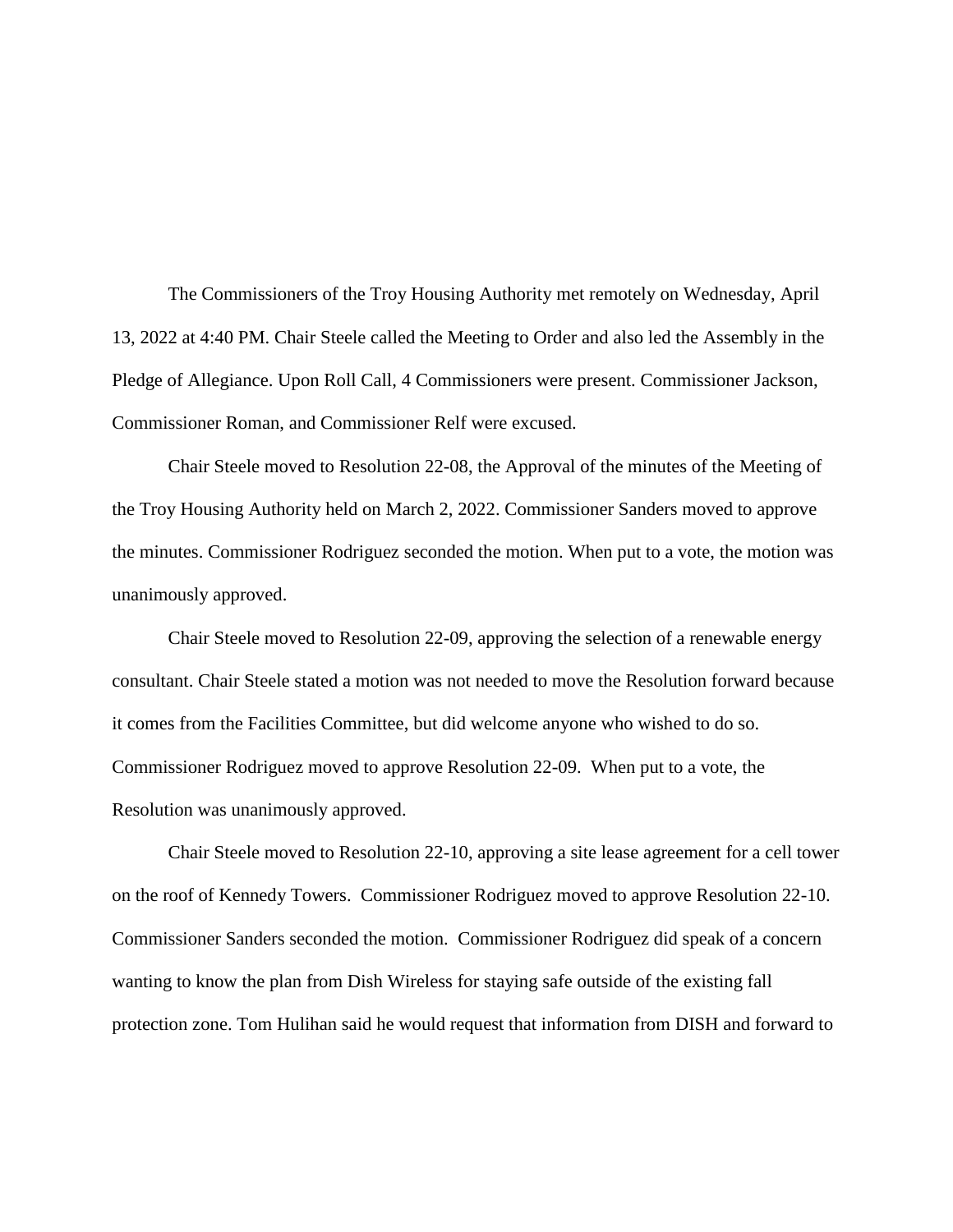the Facilities Committee when received. When put to a vote, the Resolution was unanimously approved.

 Chair Steele moved to discussion of old and new business. Commissioner Sanders asked about the progress in the Covid Vaccination incentive. Deborah Witkowski said she would get that information from the THA Chief Account Clerk for Personnel and Payroll, who is tracking that information. Chair Steele requested up-to-date information on the sub-receipient agreement for the demolition of Taylor 1 & 2. Deborah Witkowski said the agreement was fully executed.

 Chair Steele moved to the Monthly Executive Director Report and Deborah Witkowski presented her report.

A motion to adjourn was made by Commissioner Sanders. Commissioner Rodriguez seconded the motion. When put to a vote, the motion was unanimously approved. The meeting was adjourned at 5:05 PM.